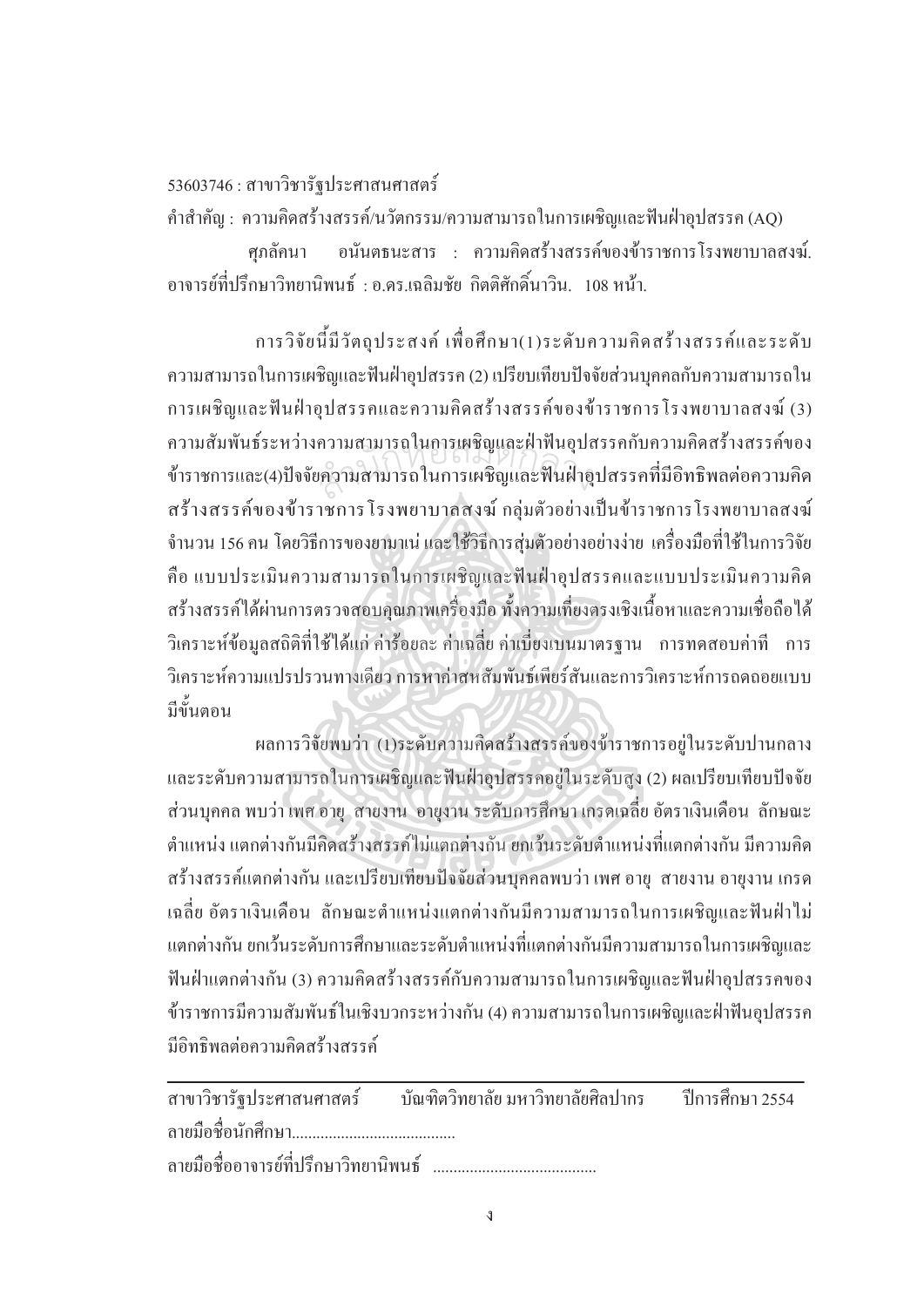## 53603746 : MAJOR : PUBLIC ADMINISTRATION KEY WORD : CREATIVITY/ INNOVATION/ ADVERSITY QUOTIENT (AQ) SUPPALUCKKANA ANUNTATHANASARN : CREATIVITY OF THE PRIEST HOSPITAL'S GOVERNMENT OFFICERS. THESIS ADVISOR : CHALERMCHI KITTISAKNAWIN, Ph.D. 108 pp.

This research investigates (1) to study level of creativity and level of Adversity Quotient, (2) to study comparison between the personal factors and Adversity Quotient and the creativity of the government officers of the Priest hospital, (3) to study the relationship between Adversity Quotient and creativity of the government officers of the Priest hospital and (4 ) to study the factors that influence the creativity the Priest hospitals government officers. The Sample is 156 government officers by Yamane method and simple random sampling. This researching tool is Adversity Quotient and creativity evaluation that has passed tool inspection both the content validity and reliability. This research uses tool from Adversity Quotient and already check the quality of the tool. Statistical analysis of data in used is percentage, mean, standard deviation and test the different of hypothesis by using the t-Test, One-way ANOVA, Pearson's correlation coefficient and stepwise multiple regression analysis. nd aiready check the quality of the tool<br>mean, standard deviation and test the c<br>ANOVA, Pearson's correlation coef

## Findings was as fellows:

(1) the degree of creativity was in average. While the Adversity Quotient was at high-grade, (2) the individual factors of creativity and Adversity Quotient related to age, gender, education, salary, position and position status-diverse position indicated significant sameness of creativity and Adversity Quotient when position status implied a direct variation on creativity and Adversity Quotient, education as well, (3) the relationship between creativity and Adversity Quotient showed the positive mutuality, and (4) the cause of Adversity Quotient had considerably influenced on the creativity.



Program of Public Administration Graduate School, Silpakorn University Academic Year 2011 Student's signature ........................................ Thesis Advisor's signature ........................................